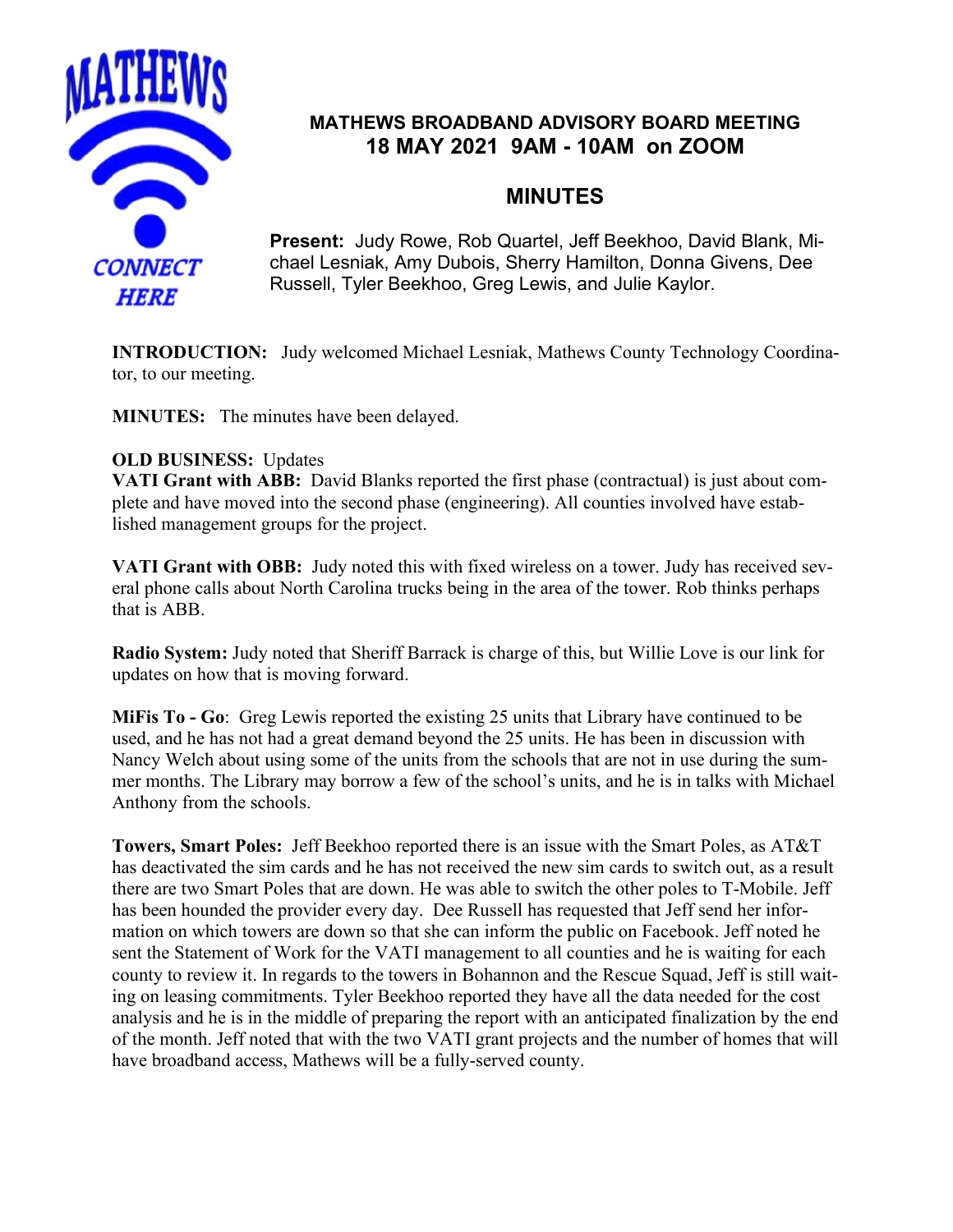**Signs:** Dee Russell reported she continues to track the signs and they are on a truck in New Jersey.

#### **NEW BUSINESS:**

**Contract with Broadband Telecom**: Judy Rowe noted during the first six months of contractual services with Jeff Beekhoo he helped us develop a strategic plan, and during the second six months he worked on a cost analysis and helped us write and receive two major VATI grants, MiFi to go, and smart Poles. During last week's Management Team meeting, there were request to extend Jeff's contract. Judy noted this has to check with the county about this possibility. Jeff is willing to extend the contract and noted this would involve identifying requirements for getting those last unserved homes served. Instead of waiting on a commitment from Verizon or AT&T, Jeff suggests constructing our own towers at the Rescue Squad (building one through CARES and one through a VATI application). This can become a county asset in the best case scenario and the worst case scenario is used only for fixed wireless. This would not cost the county any money. Judy requested a vote of support to move forward with the request to extend Jeff's contract. Rob Quartel moved that BBA move ahead aggressively on all the activities outlined by Jeff, and Dee Russell seconded the motion. The motion carried.

**Budget -** Judy shared the BAB's Big Picture budget that Joe Syslo is working on to give BAB a little more authority, including our eight current projects (two VATI grants, Smart Poles, MiFito-Go, Towers, radio system, digital literacy, and telemedicine). Rob noted an article he sent Judy and Jeff about federal subsidy for accounts and suggests we begin looking at affordability of services for residents. Judy noted there are numerous options out there now, and she has asked ABB to look at offering discounts in addition to those only for new subscribers.

**Internships and Volunteer Service for Mathews' students** – Judy is looking at what the BAB can offer our students in terms of internships and volunteer service which is a graduation requirement. Judy has been in discussions with Randy Applegate and Nancy Welch about students helping to document BAB's progress with broadband in Mathews County. Judy has a meeting scheduled for Friday with Mathews High School's guidance to further discuss internships and volunteer service.

**Digital Literac**y – There had been a lot of talks about digital literacy before the pandemic. Judy had spoken with Laura Mathews with the Active Lifestyle Center, and she offered her building. David Blank talked about the possibility of using the Bank of America building for digital literacy.

#### **OTHER BUSINESS:**

Judy thanked Julie Kaylor for all she does to help with all of the projects, as she has been a valuable asset to BAB. Judy thanked Sherry Hamilton and the Gazette-Journal for the unbelievable amount of coverage BAB is getting.

**ADJOURN** There being no further business, the meeting was adjourned.

#### **CALENDAR:**

BOS Meeting: **MONDAY,** 24 MAY 2021 6:00 PM at Harry Ward Auditorium in person